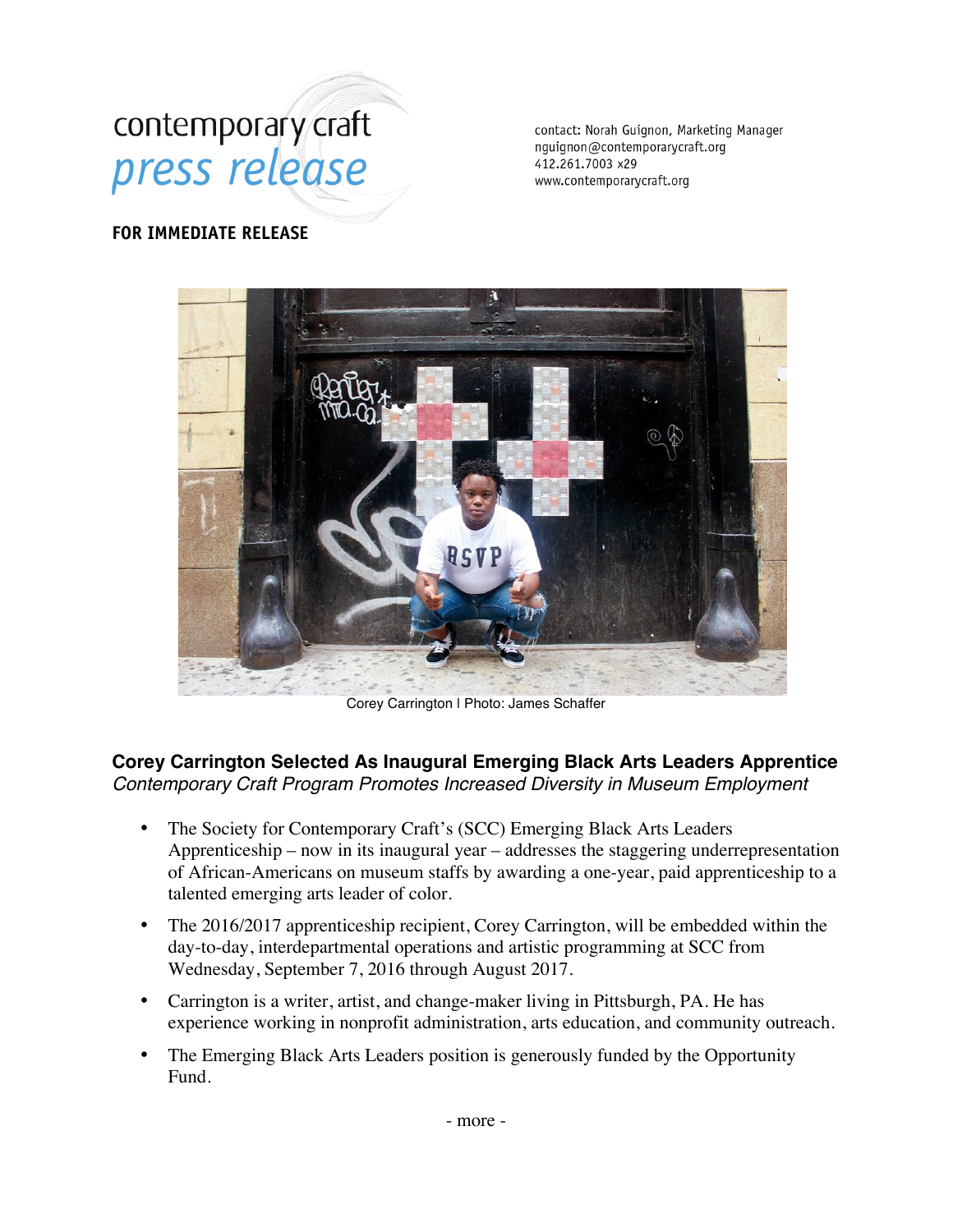PITTSBURGH, PA – September 6, 2016 – The Society for Contemporary Craft (SCC), a Strip District-based arts nonprofit committed to providing creative experiences through contemporary craft, today announced the selection of Corey Carrington has its first Emerging Black Arts Leaders Apprentice. This new position builds upon the organization's demonstrated success in enhancing the development of future arts leaders through a variety of scholarship and internship programs. Through on-the-job training in a professional arts organization, Carrington will gain the artistic and business skills required to succeed in a highly competitive field. The program also provides mentoring from SCC staff and artists, professional development, and networking opportunities within the regional arts community.

The creation of the Emerging Black Arts Leader program is in direct response to a 2015 survey of diversity in American art museums conducted by The Andrew W. Mellon Foundation in partnership with the Association of Art Museum Directors and the American Alliance of Museums. The report illustrated a troubling underrepresentation of people of color on museum staffs, with only 4% of museum curators, conservators, and educators identifying as African-American. SCC's new apprenticeship addresses this staggering disparity by awarding this oneyear position, which pays a monthly stipend, to a talented emerging arts leader of color.

"We are committed to providing employment and mentoring opportunities for young individuals of color," says SCC Executive Director Janet McCall. "By ensuring these emerging arts managers are prepared to successfully enter the leadership pipeline, we are ensuring a future where the demographics of museum employees more closely match the vibrant diversity of our society as a whole."

## ABOUT COREY CARRINGTON

Corey Carrington is a writer, artist, and change-maker living in Pittsburgh's North Side neighborhood. Carrington's background includes experience in nonprofit administration and arts education. He has held positions with the Three Rivers Workforce Investment Board, Community College of Allegheny County, Allegheny Youth Development, and GTECH Strategies among others. An accomplished poet and visual artist, Carrington is deeply involved with Pittsburgh's spoken word community, and uses his creative practice to effect positive social change while exploring themes of identity and connectivity. He received his high school diploma from Perry Traditional Academy (Pittsburgh, PA) in 2006, and earned a BS in Communications and Creative Writing from Slippery Rock University in 2011.

"The Emerging Black Arts Leaders Apprenticeship is a career enhancing and potentially life changing opportunity that I am truly thankful for," says Carrington. "The apprenticeship will help me accomplish my goals of becoming a professional arts administrator, expanding my network, and increasing the visibility of Black people and people of color within the arts community."